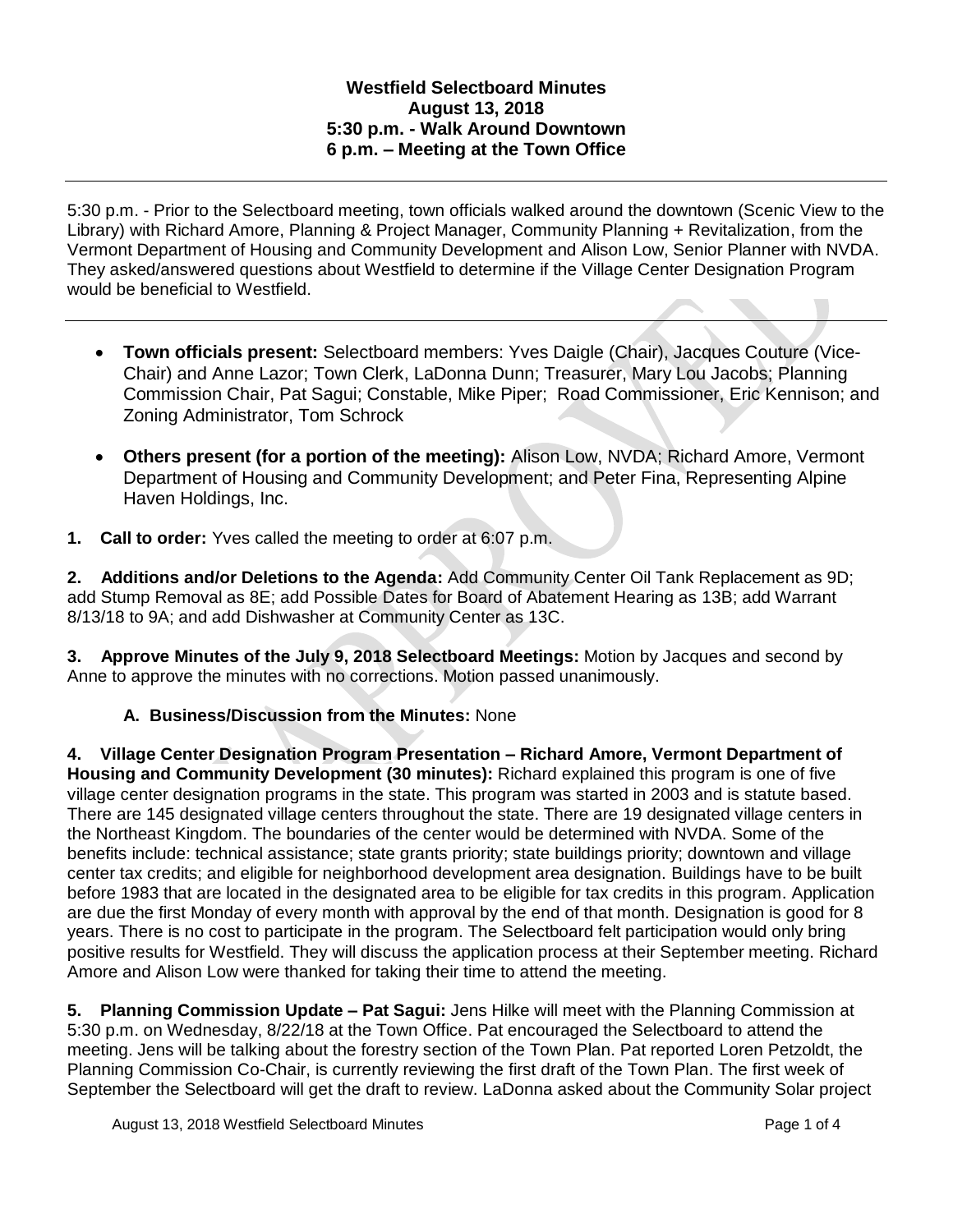which was discussed at the July meeting. Pat will forward the quote from Vermont Electric Coop to the Selectboard.

### **6. Cemeteries:**

**A. Repairing Headstones at Cemetery – Debra Dykeman:** Debra reported about 86% of the stones are damaged or abandoned at the Westfield Cemetery on Cemetery Rd. Debra contacted Heritage Memorials, Inc. to get a quote for repairs/cleaning. Heritage Memorials generously offered to repair all of the veteran's stones at no charge. Debra provided the Selectboard with a quote for repairs/cleaning. She said she can get a grant for repairing some of the stones from the Vermont Old Cemetery Association (VOCA). Debra has already received some donations totaling \$325 and she will donate \$1,000 in honor of her husband to go towards the project. The Bianchi's who own Heritage Memorial will donate \$2,000 towards the project as well. After the donations and grants the cost to clean and repair the entire cemetery (347 tablets and monuments) will be \$11,640. The Selectboard was in agreement that this should go before the citizens at Town Meeting to make this decision. The Selectboard thanked Debra for the work she has done to begin this process.

**B. Number of Grave Markers per Plot – Yves Daigle:** Yves reported that Sandra Kennedy asked how many memorial markers can be placed in one 4' x 8' plot. Sandra's family wants to place them in a plot, in memory deceased relatives. Yves explained the way the new flat memorial stones lay on the ground. He took measurements and three stones fit leaving small gap in between each marker. He asked the opinion of the other two Selectboard members. They were in agreement to allow no more than three grave markers per 4' x 8' plot.

**C. Sign Quit-Claim Deed for Steven J. Dykeman (Westfield Cemetery):** The Selectboard signed the deed which will be recorded in the land records.

**7. Update from Zoning Administrator – Tom Schrock:** Tom reported that Alpine Haven Holdings, Inc. has completed the cleanup of the site due to the condo fire. They are, unfortunately, still in violation because the ground has not been returned to grade due to the way the foundation was built. There are areas that are 8 feet above grade which is creating a safety hazard at the site. Tom has spoken to the town attorney about this. A new zoning application has been submitted to rebuild the condos. The permit is being denied due to §403: Non-Conforming Uses.

 Peter Fina, representative for Alpine Haven Holdings, Inc., asked to give the Selectboard an update. He stated he will put in a request to be grandfathered because the bylaws didn't exist when the building was built. The edge of the building is 24' from the center of the road. The setback is now 50' from the road. He will also be asking for the penalty to be removed and the foundation be grandfathered. He said there are 10" thick concrete walls. What remains above grade is part of the foundation. The debris has been removed. Peter said the intention is to rebuild. The expectation is to rebuild 16 units with sale prices between \$150,000 to \$200,000 per unit. The plan is to sell them to individual owners generating approximately \$4000 in annual property taxes per unit. This would generate approximately 60,000 in annual property taxes. They want to build on the same footprint and the same foundation.

Jacques said the Planning Commission will need to decide to give a variance to grandfather. Yves said he thought in past zoning bylaws people were grandfathered to rebuild. Tom said he is following what is printed in the bylaws with guidance from the town attorney, Bill Davies.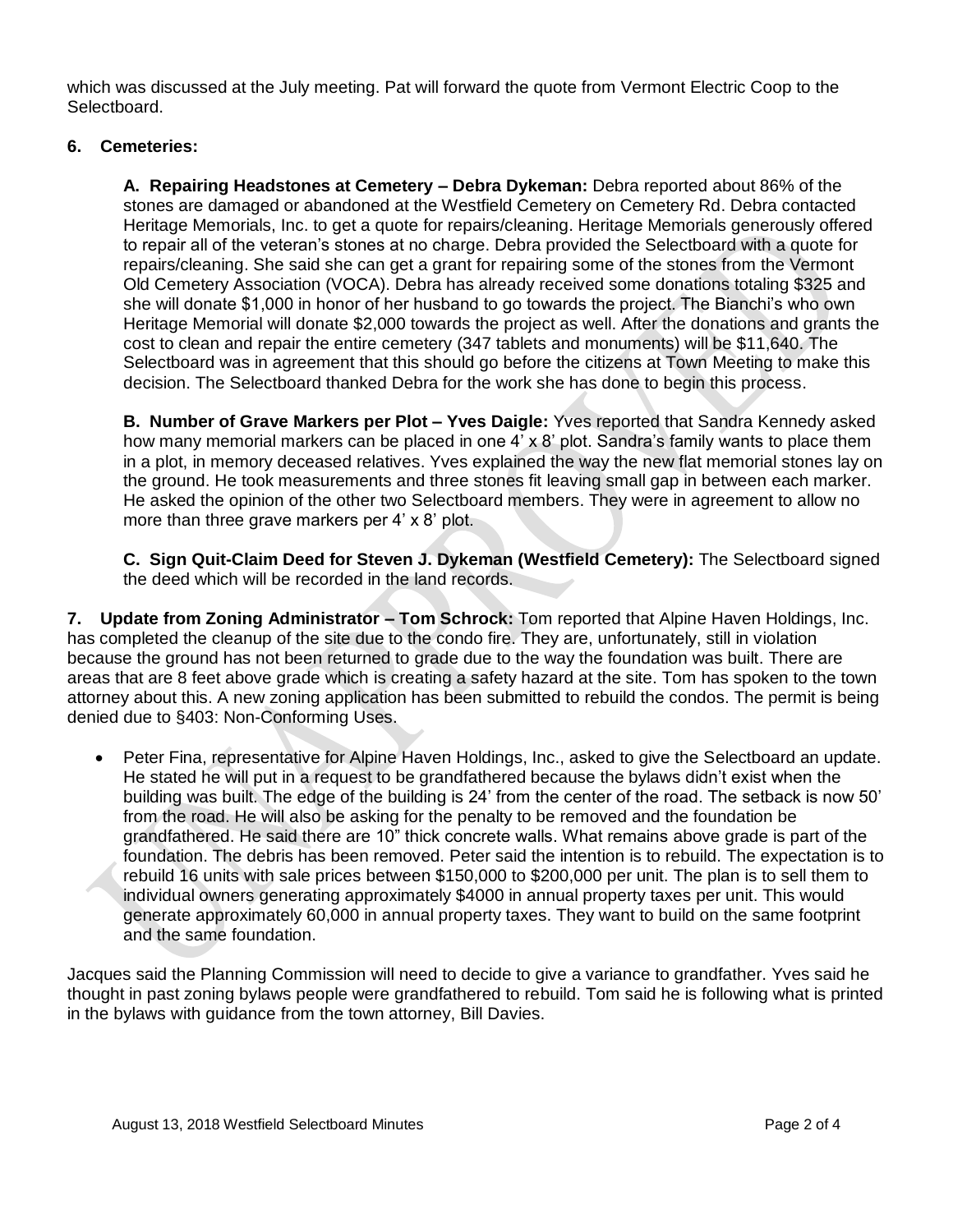### **8. Roads:**

**A. Missing Road Signs (Kettle Farm Rd., Kingdom Mountain Rd., Buck Hill Rd. and yield sign in front of David Wursthorne's house):** Eric Kennison stated the Kettle Farm sign will be up this week.

**B. Status of Radar Signs for VT Route 100 - Mary Lou Jacobs/Eric Kennison:** Mary Lou reported the traffic study has been completed. Nathan Covey from the Highway Dept. is back from vacation as of today. He will help with the permit process. There is a quote for \$11,308 for two solar radar signs, posts and bases from Trevor at Johnson Farm & Garden.

**C. Update on Road Erosion Inventory for MRGP - Eric Kennison:** Eric reported Lane Road and Reservoir Road didn't pass because they were under width. He said they would have to be reclassified. A class 3 road has to be passable by a pleasure vehicle year round. LaDonna/Mary Lou will speak with Frank at NVDA for clarification.

**D. Follow-up Report on Grants-in-Aid Grant on Ballground Rd.:** We are waiting for the check from NVDA.

**E. Stump removal:** The McAvinney's tree and the library tree have been cut down. Yves suggested having Roger Morin grind the stump at the McAvinney's. The Selectboard was in agreement.

#### **9. Treasurer's Report:**

**A. Approve Warrants Dated 7/11, 7/25, 7/31 and 8/8 and 8/13/18:** There was a motion by Jacques and second by Anne to approve the warrants as listed. The motion passed unanimously.

**B. Monthly Financial Update:** The monthly budget update was distributed. Mary Lou said there is approximately \$98,000 in the general fund. She told the Selectboard now that tax money is coming in she will transfer the \$10,000 Good Neighbor Fund money out of the general fund and put it into a CD at the credit union. She will also be transferring another \$10,000 to the credit union to replace the money borrowed from a CD to cover expenses while waiting for tax revenue.

**C. Pre-buy on Oil:** The Selectboard was in agreement to not invest in the pre-buy.

**D. Replacement of Oil Tank at Community Center:** Yves told Oil Supply not to fill the oil tank because it needs to be replaced. Yves will measure the opening to the basement to determine what size tank will fit.

**10. Recycling Update:** The company the glass is being sold to changed what types of glass they are accepting. Flyers are being distributed each week at recycling to educate people. Yves has received 59 more tires since the last batch was sold. He spoke with officials responsible for the Jay/Troy Recycling Center and they agreed to take up to 200 tires from Westfield at a fee of \$2/tire. Mary Lou reported the trash hauler said they are not making any money on the trash pickup from us. The hauler asked that we make sure the lids on the dumpsters are closed so we are not getting rain water into them thereby increasing the weight in the dumpsters. Yves said there's a recycling training in Lyndonville that he will be attending in September.

**11. Political Signs on Town Property:** VLCT's recommendations were reviewed. It has been reported that someone is illegally removing political signs from the Common. Yves has been finding them in the dumpsters at the Recycling Center. The Sheriff's Department will be notified of the problem. The Selectboard will consider adopting a town policy or ordinance to provide clarification.